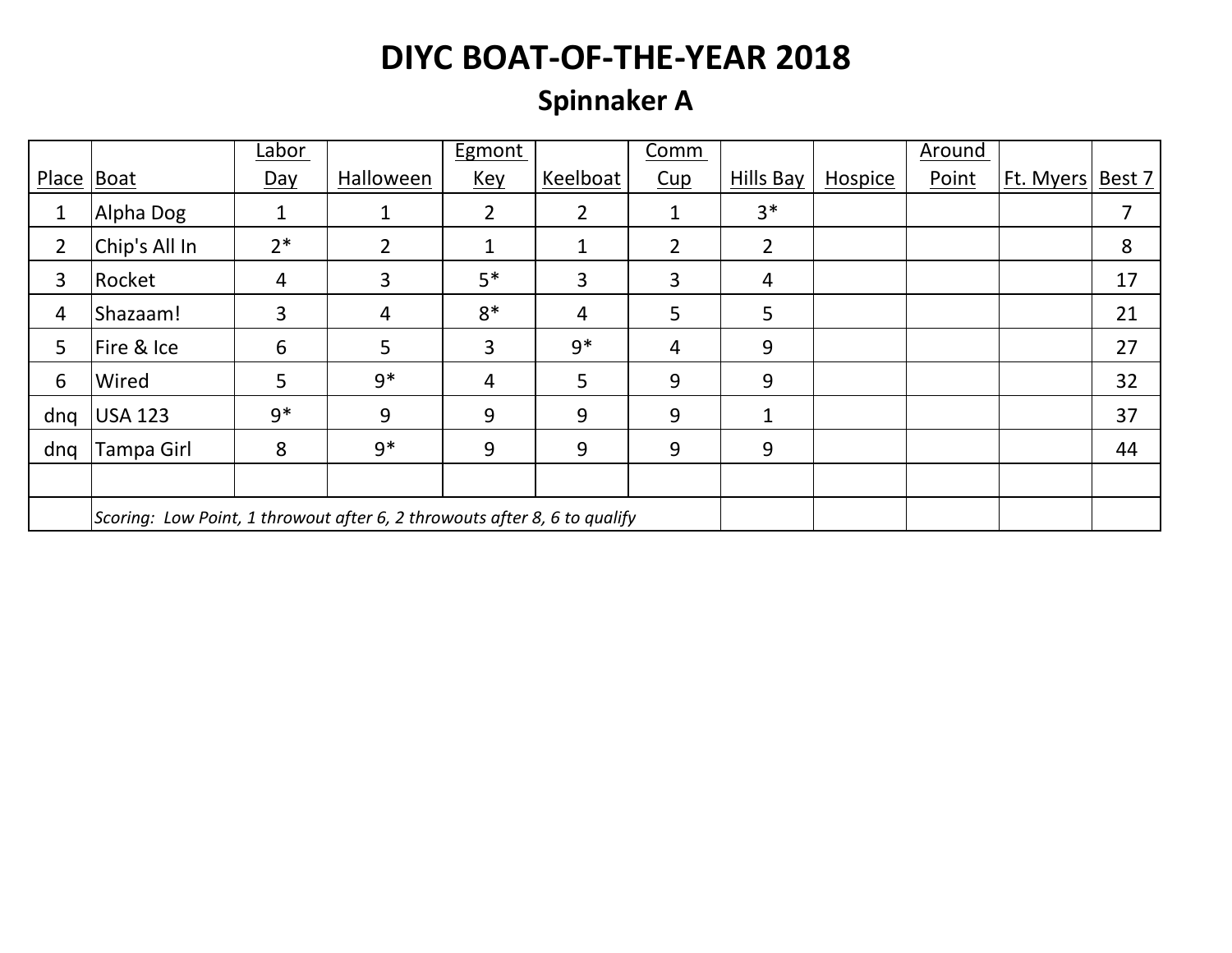## **Spinnaker B**

|                |                                                                           | Labor          |                | <b>Egmont</b>  |                | Comm           |                |         | <b>Around</b> |           |        |
|----------------|---------------------------------------------------------------------------|----------------|----------------|----------------|----------------|----------------|----------------|---------|---------------|-----------|--------|
| <b>Place</b>   | Boat                                                                      | <u>Day</u>     | Halloween      | <u>Key</u>     | Keelboat       | Cup            | Hills Bay      | Hospice | Point         | Ft. Myers | Best 7 |
| $\mathbf{1}$   | <b>Yard Goat</b>                                                          | $\overline{2}$ | $\overline{4}$ | $\mathbf{1}$   | $14*$          | $\overline{2}$ | $\overline{3}$ |         |               |           | 12     |
| $\overline{2}$ | Meltemi                                                                   | $\overline{4}$ | $\overline{2}$ | $14*$          | $\overline{3}$ | $\overline{3}$ | $\mathbf{1}$   |         |               |           | 13     |
| 3              | Privateer                                                                 | $\mathbf{1}$   | $\mathbf{1}$   | $14*$          | $\mathbf{1}$   | 14             | 14             |         |               |           | 31     |
| 4              | Junior                                                                    | $14*$          | $5\phantom{.}$ | 14             | 14             | 5              | $\overline{2}$ |         |               |           | 40     |
| 5              | Dr. Bligh                                                                 | 5              | 6              | $\overline{2}$ | $14*$          | 14             | 14             |         |               |           | 41     |
| dnq            | Therapy                                                                   | 6              | $14*$          | 14             | 4              | 14             | 14             |         |               |           | 52     |
| dnq            | Volcano                                                                   | $14*$          | 14             | 14             | 14             | 6              | $\overline{4}$ |         |               |           | 52     |
| dnq            | Firewater                                                                 | $14*$          | 14             | 14             | 14             | $\mathbf 1$    | 14             |         |               |           | 57     |
| dnq            | Whirligig                                                                 | $14*$          | 14             | 14             | $\overline{2}$ | 14             | 14             |         |               |           | 58     |
| dnq            | <b>Fully Involved</b>                                                     | $14*$          | $\overline{3}$ | 14             | 14             | 14             | 14             |         |               |           | 59     |
| dnq            | Alliance                                                                  | 3              | $14*$          | 14             | 14             | 14             | 14             |         |               |           | 59     |
| dnq            | 88                                                                        | $14*$          | 14             | 14             | 14             | $\overline{4}$ | 14             |         |               |           | 60     |
| dnq            | Tenacity                                                                  | 8              | $14*$          | 14             | 14             | 14             | 14             |         |               |           | 64     |
|                |                                                                           |                |                |                |                |                |                |         |               |           |        |
|                | Scoring: Low Point, 1 throwout after 6, 2 throwouts after 8, 6 to qualify |                |                |                |                |                |                |         |               |           |        |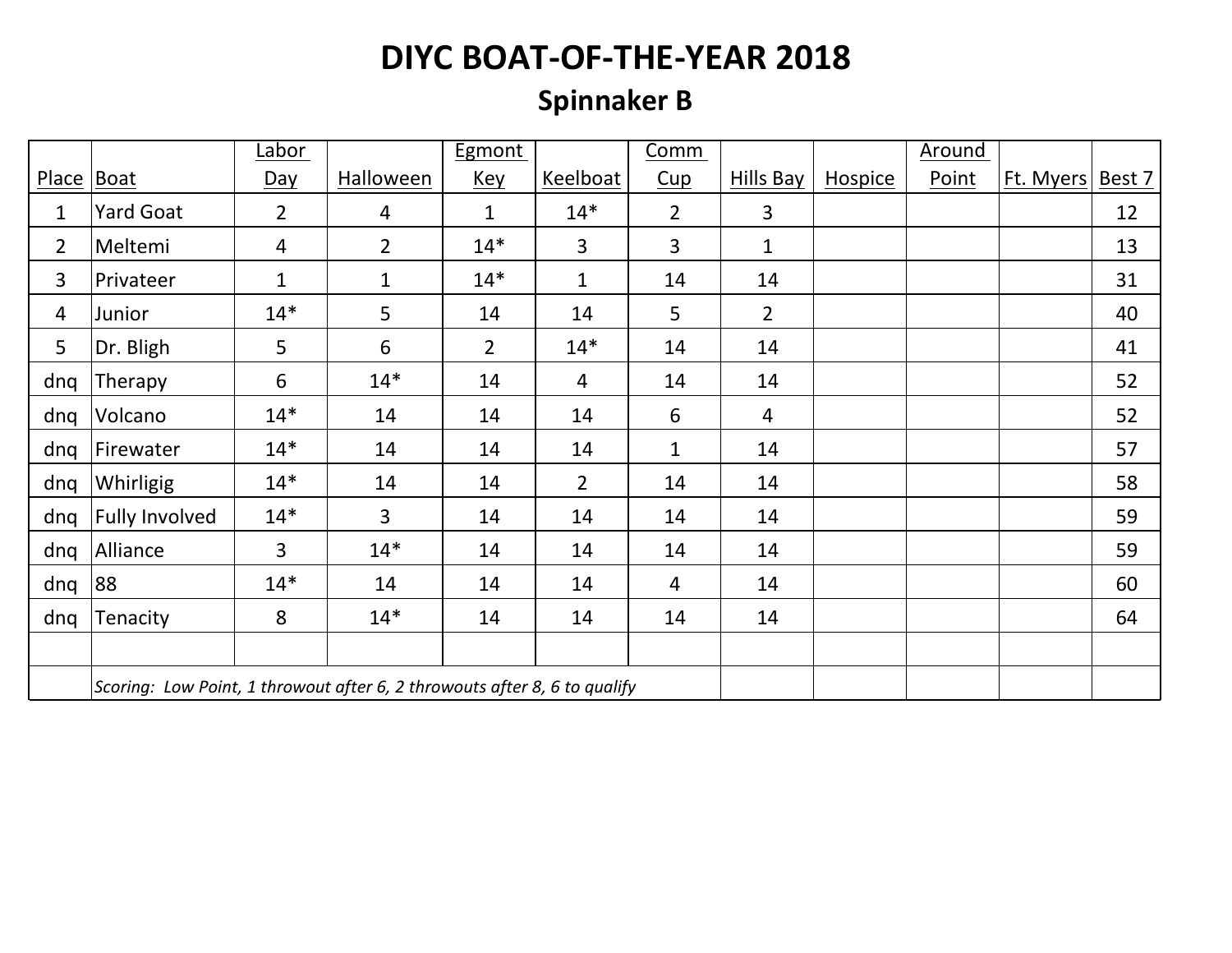#### **Racer-Cruiser**

|                |                                                                           | Labor        |                | <b>Egmont</b>  |                | Comm           |                |                | Around |           |        |
|----------------|---------------------------------------------------------------------------|--------------|----------------|----------------|----------------|----------------|----------------|----------------|--------|-----------|--------|
| Place Boat     |                                                                           | Day          | Halloween      | <u>Key</u>     | Keelboat       | Cup            | Hills Bay      | <b>Hospice</b> | Point  | Ft. Myers | Best 7 |
| $\mathbf{1}$   | Intrepid                                                                  | $2*$         | $\mathbf{1}$   | $\overline{2}$ | $\mathbf{1}$   | $\mathbf{1}$   | 1              |                |        |           | 6      |
| $\overline{2}$ | Sacred Cow                                                                | $3*$         | $\overline{2}$ | 3              | $\overline{2}$ | $\overline{2}$ | 3              |                |        |           | 12     |
| 3              | <b>First Wind</b>                                                         | 4            | 4              | 4              | $5*$           | $\overline{4}$ | $\overline{2}$ |                |        |           | 18     |
| $\overline{4}$ | Mon Ami                                                                   | $11*$        | 11             | $\mathbf{1}$   | 3              | 3              | $\overline{4}$ |                |        |           | 22     |
| 5              | Javelina                                                                  | 6            | 3              | 5              | $11*$          | 11             | 11             |                |        |           | 36     |
| 6              | Revenge                                                                   | $11*$        | $\overline{7}$ | 7              | 6              | 5              | 11             |                |        |           | 36     |
| dng            | Wing-It                                                                   | $\mathbf{1}$ | $11*$          | 11             | 11             | 11             | 11             |                |        |           | 45     |
| dng            | <b>Team Effort</b>                                                        | $11*$        | 11             | 11             | $\overline{4}$ | 11             | 11             |                |        |           | 48     |
| dng            | <b>Blue Heron</b>                                                         | $11*$        | 11             | 6              | 11             | 11             | 11             |                |        |           | 50     |
| dng            | Sea Chelle                                                                | $11*$        | $\overline{7}$ | 11             | 11             | 11             | 11             |                |        |           | 51     |
|                |                                                                           |              |                |                |                |                |                |                |        |           |        |
|                | Scoring: Low Point, 1 throwout after 6, 2 throwouts after 8, 6 to qualify |              |                |                |                |                |                |                |        |           |        |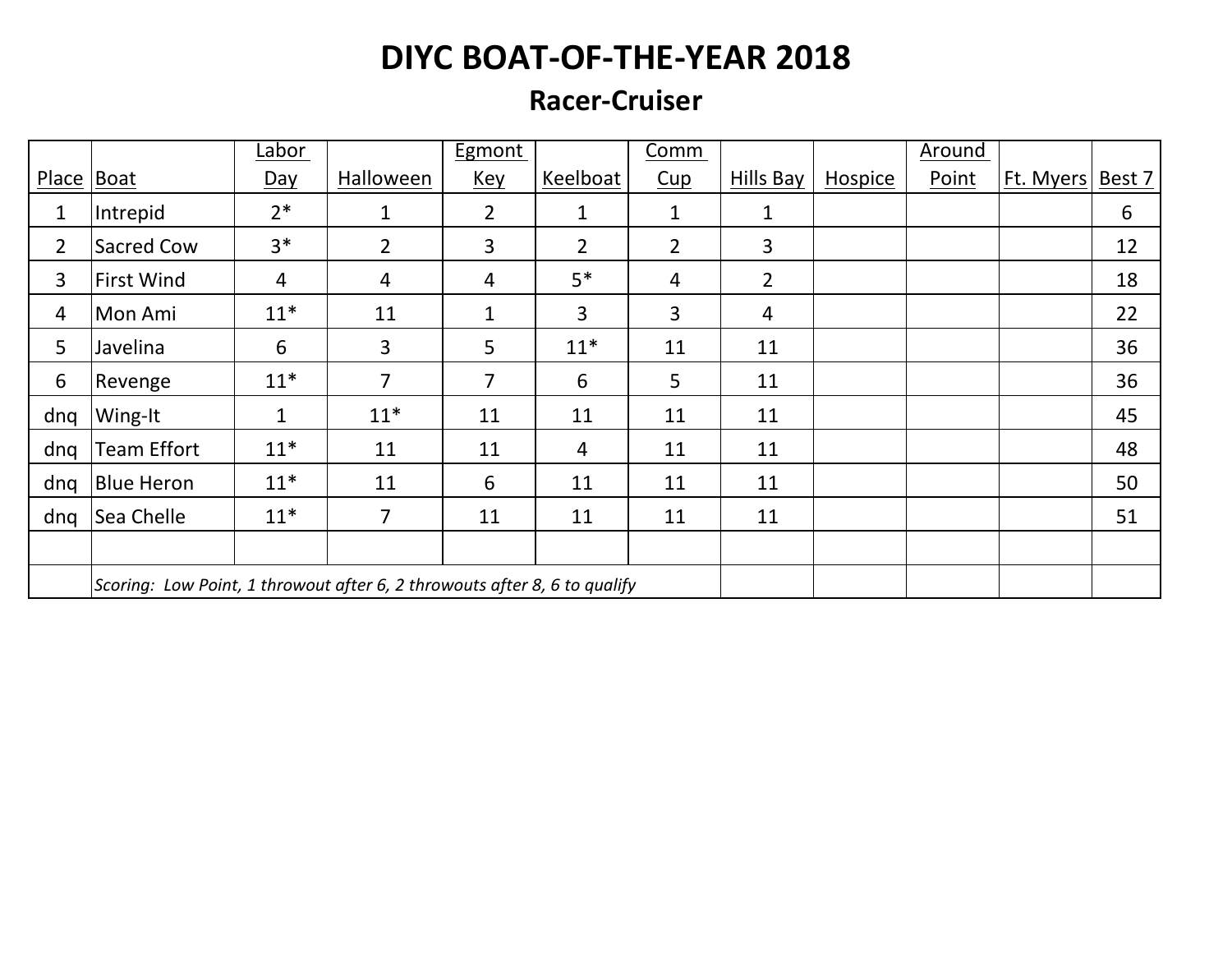#### **Cruiser**

|                |                                                                           | Labor          |                | Egmont         |                | <b>Comm</b>    |                |                | <b>Around</b> |           |                |
|----------------|---------------------------------------------------------------------------|----------------|----------------|----------------|----------------|----------------|----------------|----------------|---------------|-----------|----------------|
| Place   Boat   |                                                                           | <u>Day</u>     | Halloween      | <u>Key</u>     | Keelboat       | Cup            | Hills Bay      | <b>Hospice</b> | Point         | Ft. Myers | Best 7         |
| 1              | Impulse                                                                   | $\mathbf{1}$   | $\overline{2}$ | $13*$          | $\mathbf{1}$   | $\overline{2}$ | $\mathbf{1}$   |                |               |           | $\overline{7}$ |
| $\overline{2}$ | <b>Wings</b>                                                              | $\overline{3}$ | $\overline{3}$ | $13*$          | $\overline{2}$ | 3              | $\overline{3}$ |                |               |           | 14             |
| 3              | Serenade                                                                  | $\overline{4}$ | 4              | 6              | $13*$          | 6              | 4              |                |               |           | 24             |
| $\overline{4}$ | Long Gone                                                                 | $13*$          | $\mathbf{1}$   | 6              | 13             | $\mathbf{1}$   | 13             |                |               |           | 34             |
| 5              | Equinox                                                                   | $13*$          | 6              | 13             | $\overline{3}$ | 4              | 13             |                |               |           | 39             |
| 6              | Lunacy                                                                    | $\overline{2}$ | $13*$          | $\mathbf 1$    | 13             | 13             | 13             |                |               |           | 42             |
| $\overline{7}$ | Wild Thing                                                                | 8              | 5              | 6              | $13*$          | 13             | 13             |                |               |           | 45             |
| dng            | <b>MuneQuita</b>                                                          | $13*$          | 13             | $\overline{2}$ | 13             | 13             | $\overline{2}$ |                |               |           | 43             |
| dnq            | Climate Change                                                            | 8              | $\overline{7}$ | $13*$          | 13             | 13             | 13             |                |               |           | 54             |
| dnq            | <b>Mistress</b>                                                           | $13*$          | 13             | 13             | 13             | 5              | 13             |                |               |           | 57             |
| dng            | Chamame'                                                                  | 5              | $13*$          | 13             | 13             | 13             | 13             |                |               |           | 57             |
| dng            | <b>New Venture</b>                                                        | $13*$          | 9              | 13             | 13             | 13             | 13             |                |               |           | 61             |
|                |                                                                           |                |                |                |                |                |                |                |               |           |                |
|                | Scoring: Low Point, 1 throwout after 6, 2 throwouts after 8, 6 to qualify |                |                |                |                |                |                |                |               |           |                |